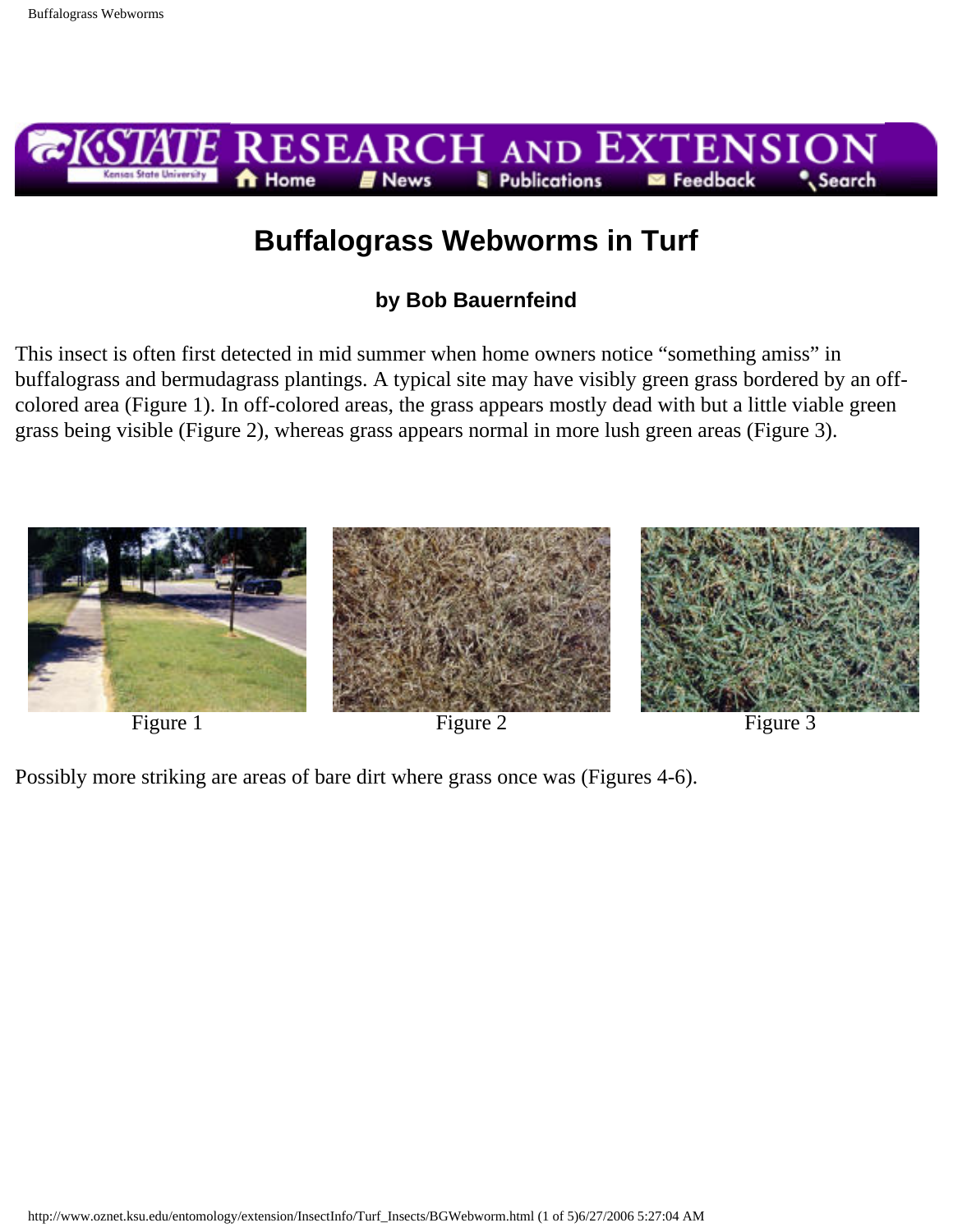







Zooming in on bare ground and vegetation interface areas (Figures 7-9), several features become apparent.







Bits and pieces of grass, and dried fecal pellets litter the ground (Figure 10). Most striking are soilencrusted tubular structures (Figure 11) which sometimes cover more extensive areas (Figure 12).

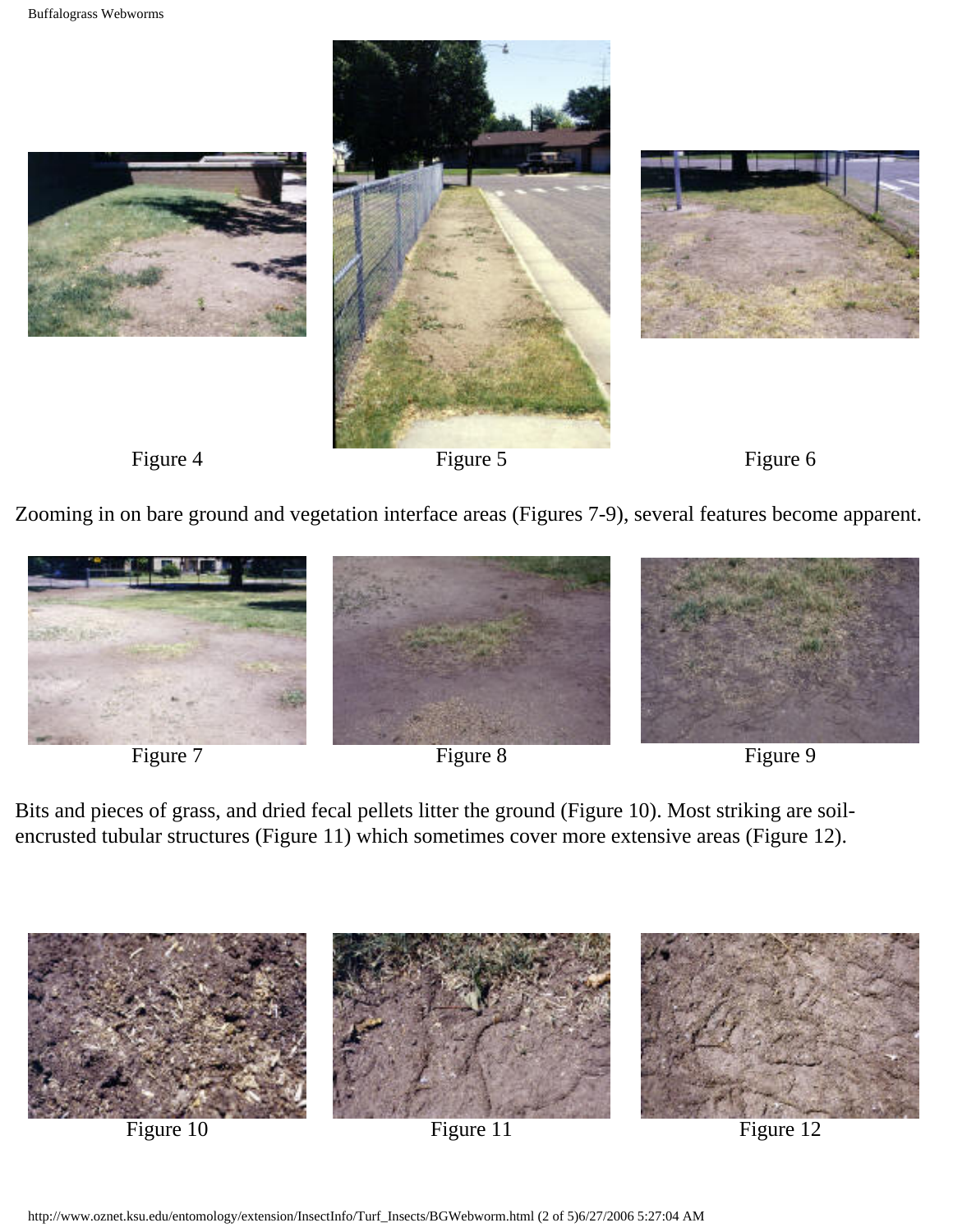Buffalograss webworms are somewhat unique in the realm of "sod webworms". They are very restricted in their distribution in Kansas. In an initial distribution survey (conducted in 1966 and 1967) which included 36 counties, buffalograss webworm were documented from 10: Barber, Barton, Edwards, Ellsworth, Kingman, Meade, Pawnee, Pratt, Rice and Stafford. It is with most certainty that buffalograss webworms occur in counties which were not included in that first survey. For instance, a recent report would qualify Ford county as having buffalograss webworms.

Whereas most sod webworms species are associated primarily with cool-season grasses, buffalograss webworms are unique in their preference for both buffalograss and bermudagrass. And unlike other sod webworms which produce two generations per year in mid-latitude states such as Kansas, buffalograss webworms produce only a single generation each year.

Buffalograss webworms overwinter as first instar larvae which entered diapause soon after they hatched the previous fall. Larvae begin their feeding cycle soon after buffalograss and bermudagrasses green up in mid-April the following year. Currently, larvae are nearing the end of their feeding phase. Soon they will pupate, and from mid-August through mid-to late September moths will emerge, mate and deposit their eggs for the next generation.

Buffalograss webworm developmental stages are seldom observed. Nondescript brownish moths escape detection because they blend in well with their habitat. Females are weak fliers, and often remain motionless on the ground. Moths prefer bare soil for egglaying. Probing with their ovipositor, they deposit one egg at a time 1/4 to 1/2 -inch beneath the soil surface. After an average incubation period of 1 ½ weeks, small larvae emerge and larvae immediately form an overwintering hibernaculum.

Larval developmental stages essentially are hidden from view. As larvae begin feeding in the spring, they form a silk-lined vertical tube in the ground which serves as their main "home". These tubes eventually average 4-inches in depth, but have been recorded as deep as 18-inches.

After they have depleted the food supply in the immediate vicinity of their vertical tube, buffalograss webworms construct surface/horizontal feeding tubes which radiate outward (to new food sources) from their vertical tubes. When constructing surface tubes, larvae gather soil particles, bits of grass leaves and stems, fecal pellets and other materials which they interweave with their silk. The daily time span for tube construction and foraging is early evening to sunrise. With the approach of day, larvae retreat into their vertical tubes where they consume their recently gathered food.

Vertical tubes also serve as the site where larvae pupate. Thus, in essence, most of the life stages proceed unseen, and are intricately/delicately intertwined and dependent upon their silk-lined abodes. In fact, there is a high failure rate when attempting to rear larvae after they have been collected/removed from their tunnel systems.

If a person wishes to view buffalograss webworms, tubes can be cut open (Figure 13). Surface tubes are the most easy to access for this purpose, although (as stated above) most will likely be empty because most larvae remain in their underground vertical tubes during the day. Buffalograss webworms reach an inch in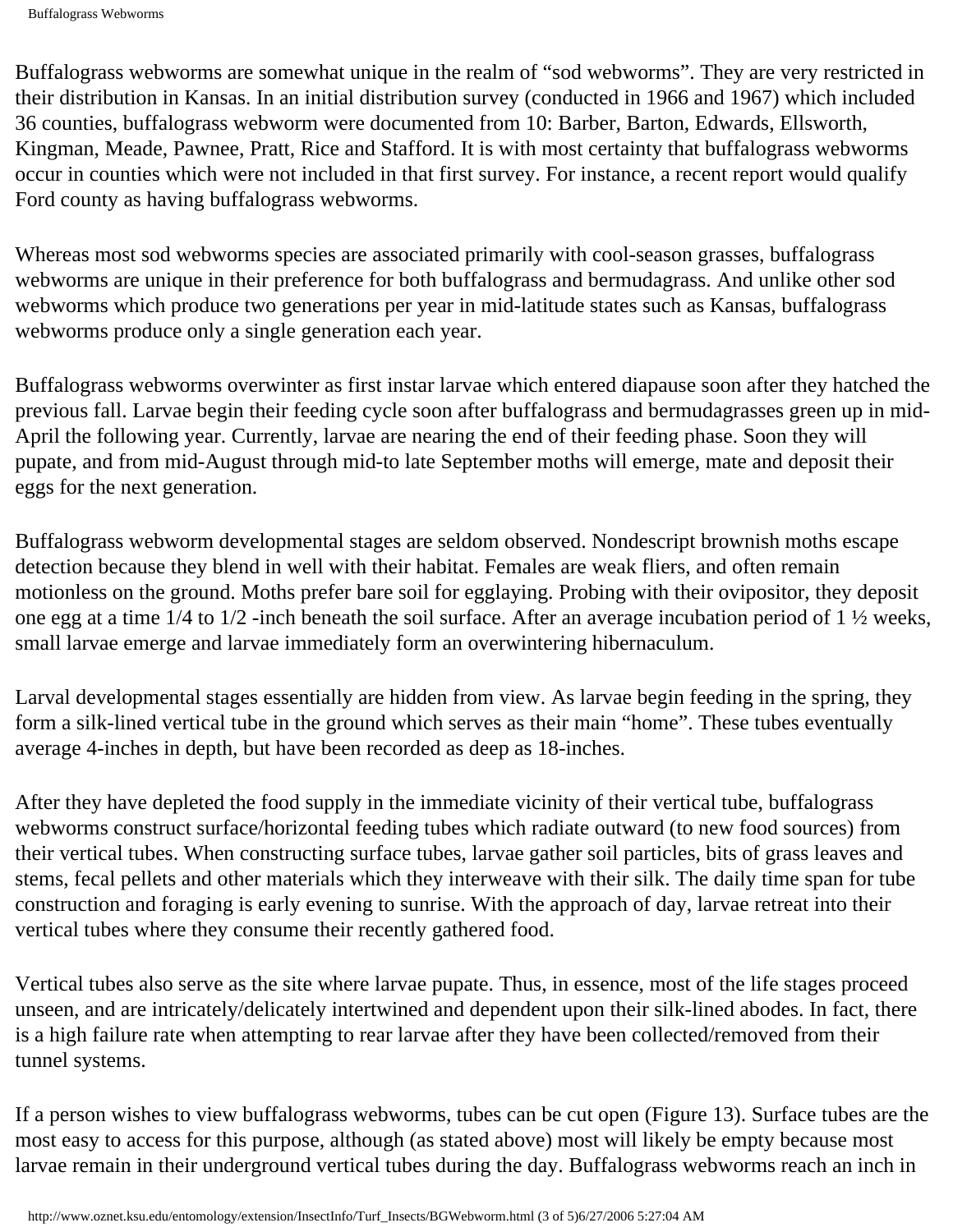length when fully mature, and can best be described as having an overall white appearance with a deep caramel colored head capsule. The prothoracic shield (immediately behind the head) is a lighter butterscotch shade, as are lateral spots and dorsal patches found on each body segment (Figure 14).





Buffalograss webworms are difficult to control because they remain in their tubes. Insecticides are unable to penetrate the walls and silk lining of the protective tunnel walls. Perhaps the best chance to control buffalograss webworms is with insecticide treatments applied to grass vegetation likely to be next-in-line for foraging (i.e. grass at interfaces areas). However, heat and direct sunlight may cause the rapid degradation of insecticides registered for use against webworms. Thus, a followup treatment(s) may be required when attempting to alleviate the pressures of buffalograss webworm feeding. Because there is an intimate association between buffalograss webworms and their tunnel systems, one might use a rake to break up/destroy exposed tubes or those somewhat hidden from view in grassy areas.

When infestations are not found until heavy damage has been noticed it is sometimes best to do nothing. By the time severe damage is noticed, Buffalograss webworms are likely nearing the end of their feeding cycle. Already-existing bare spots will likely have to be renovated via seeding or sprigging. Damaged but yet-viable stands will reestablish themselves once the larvae cease their feed/foraging activities. In both instances, frequent irrigation and fertilization regimens will help speed-up the recovery process.

April 2004.

Additional information can be found at: [Turf Insects: Lawn and Turf Insect Management-Part 2:](http://www.oznet.ksu.edu/library/entml2/samplers/mf756.asp) [Webworm, Cutworm, Armyworm, Chinch Bug and Ant,](http://www.oznet.ksu.edu/library/entml2/samplers/mf756.asp) MF756

*\_\_\_\_\_\_\_\_\_\_\_\_\_\_\_\_\_\_\_\_\_\_\_\_\_\_\_\_\_\_\_\_"Knowledge for Life" \_\_\_\_\_\_\_\_\_\_\_\_\_\_\_\_\_\_\_\_\_\_\_\_\_\_\_\_\_\_\_\_\_\_\_*

All educational programs and materials available without discrimination on the basis of race, color, national origin, sex, age, or disability. Kansas State University, County Extension Councils, Extension Districts, and the U.S. Department of Agriculture cooperating.